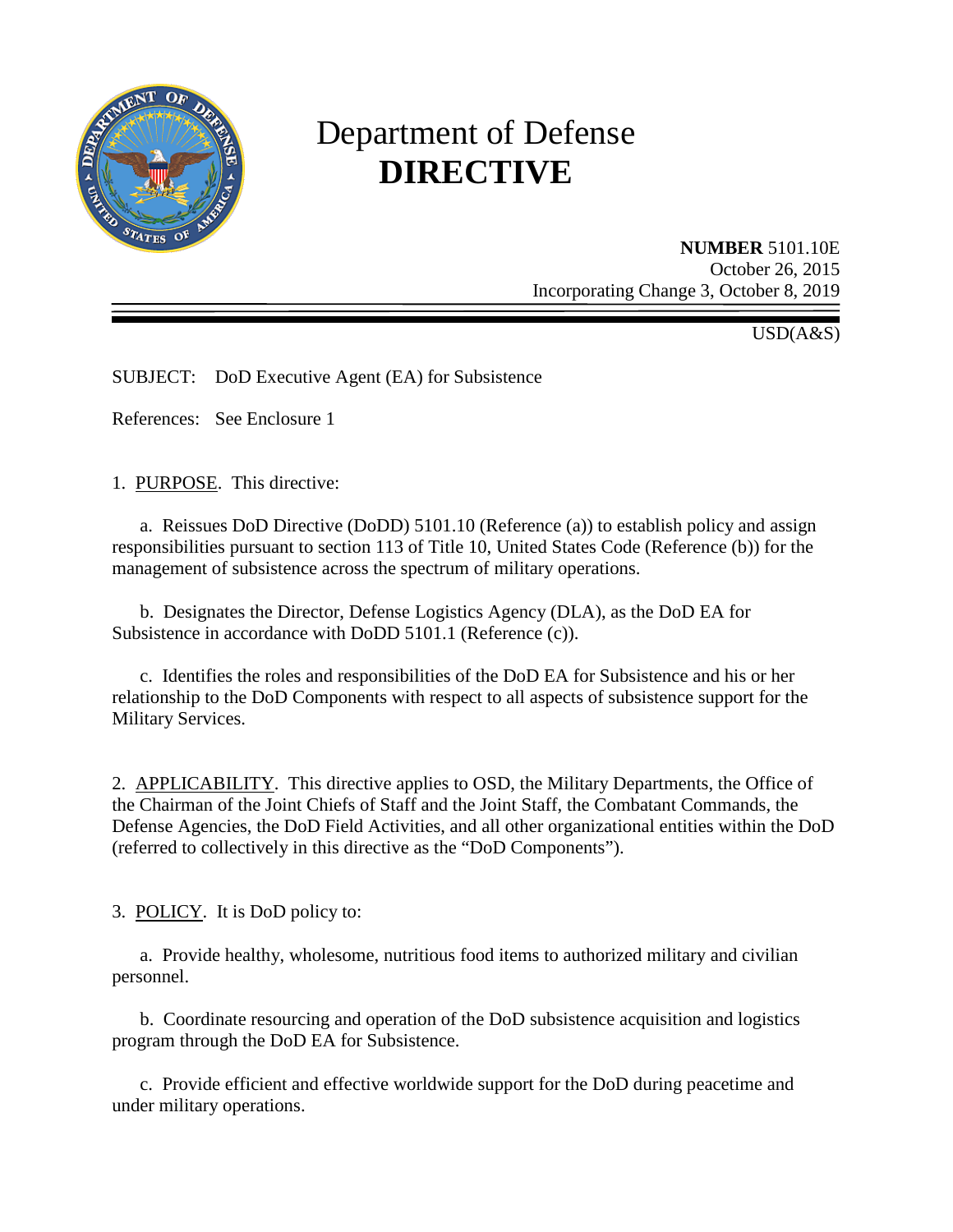4. RESPONSIBILITIES. See Enclosure 2.

5. RELEASABILITY. **Cleared for public release**. This directive is available on the Directives Division Website at https://www.esd.whs.mil/DD/.

6. SUMMARY OF CHANGE 3. This change is administrative and updates references and organizational symbols to reflect the reorganization of the Office of the Under Secretary of Defense for Acquisition, Technology, and Logistics, pursuant to the July 13, 2018 Deputy Secretary of Defense Memorandum (Reference (d)).

7. EFFECTIVE DATE. This directive is effective October 26, 2015.

Robert O. Work Deputy Secretary of Defense

Enclosures

1. References 2. Responsibilities **Glossary**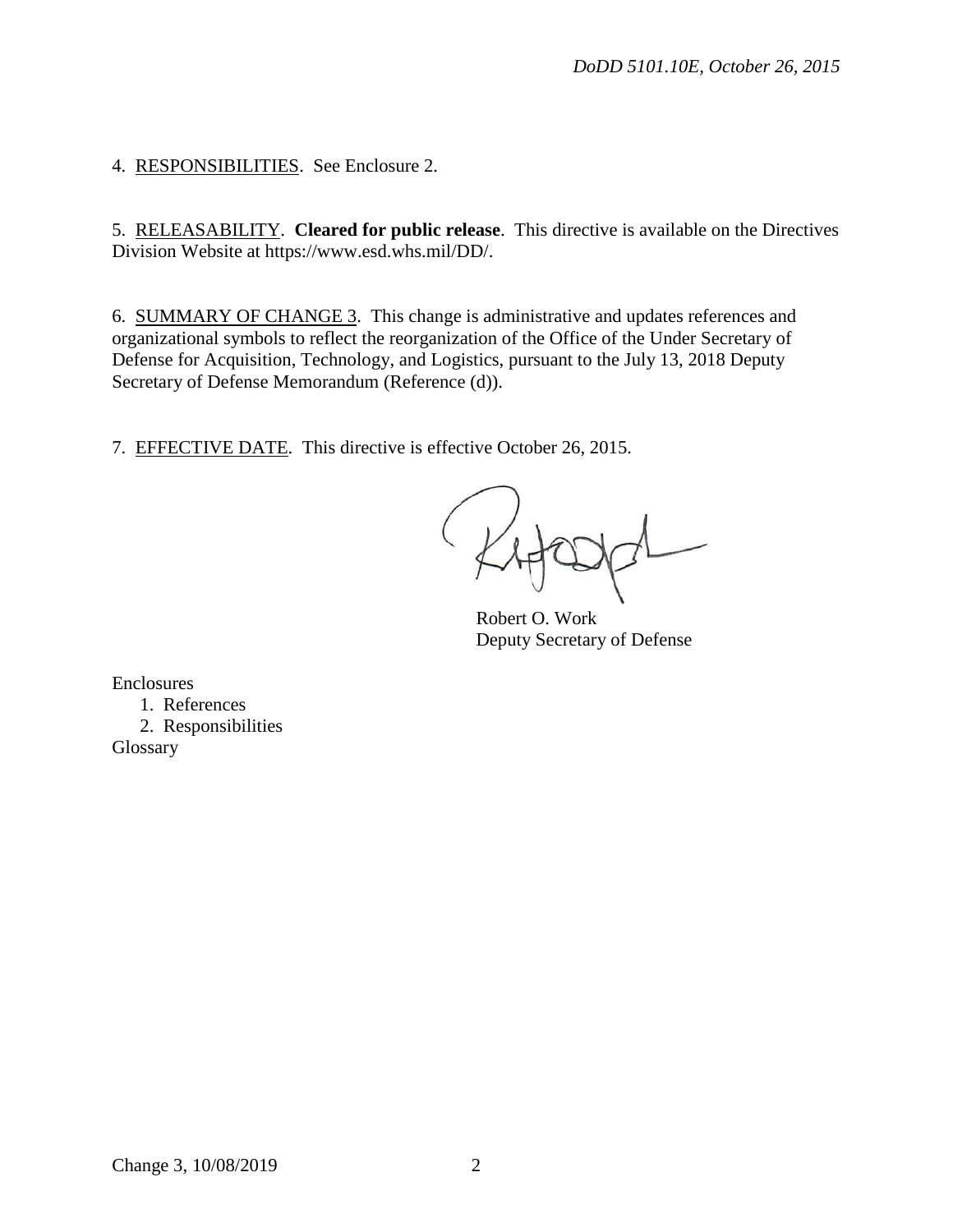# ENCLOSURE 1

#### REFERENCES

- (a) DoD Directive 5101.10, "DoD Executive Agent (EA) for Subsistence," September 27, 2004 (hereby cancelled)
- (b) Section 113 of Title 10, United States Code
- (c) DoD Directive 5101.1, "DoD Executive Agent," September 3, 2002, as amended
- (d) Deputy Secretary of Defense Memorandum, "Establishment of the Office of the Under Secretary of Defense for Research and Engineering and the Office of the Under Secretary of Defense for Acquisition and Sustainment," July 13, 2018
- (e) DoD Instruction 1338.10, "Department of Defense Food Service Program (DFSP)," September 12, 2012, as amended
- (f) DoD Manual 1338.10, "DoD Food Service Program (DFSP)," December 2, 2014, as amended
- (g) DoD Directive 4500.09E, "Transportation and Traffic Management," September 11, 2007, as amended
- (h) DoD Directive 3235.02E, "DoD Combat Feeding Research and Engineering Program, DoD Combat Feeding Research and Engineering Board, and DoD Nutrition Committee," May 21, 2004, as amended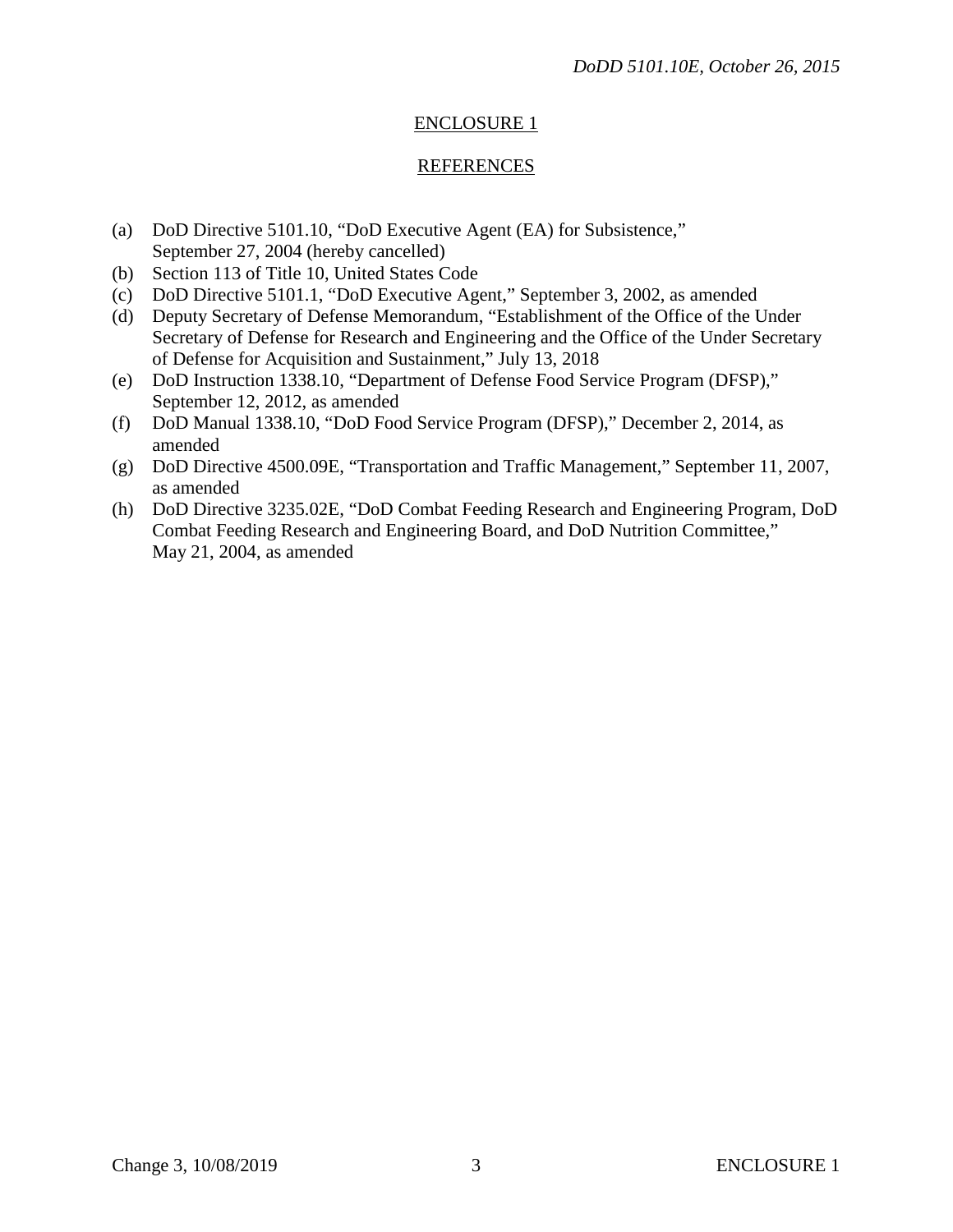### ENCLOSURE 2

## **RESPONSIBILITIES**

#### 1. UNDER SECRETARY OF DEFENSE FOR ACQUISITION AND SUSTAINMENT

(USD(A&S)). The USD(A&S) establishes policy for the DoD subsistence acquisition and logistics program through the implementation of this directive and DoD Instruction 1338.10 (Reference (e)).

2. ASSISTANT SECRETARY OF DEFENSE FOR SUSTAINMENT (ASD(S)). Under the authority, direction, and control of the USD(A&S) and consistent with Reference (e), the  $ASD(S)$ :

a. Provides overall guidance and direction for the DoD subsistence acquisition and logistics program though the implementation of Reference (e) and DoD Manual 1338.10 (Reference (f)).

b. Oversees the subsistence support activities of the DoD EA for Subsistence and the Joint Subsistence Policy Board (JSPB), as established in Reference (f), to ensure:

(1) Subsistence requirements are synchronized with the development of operational plans and force structure changes.

(2) Logistics plans are developed for subsistence support operations in all environments.

3. DIRECTOR, DLA. Under the authority, direction, and control of USD(A&S), through the ASD(S), and in addition to the responsibilities in section 4 of this enclosure, the Director, DLA, in his or her capacity as the DoD EA for Subsistence:

a. In coordination with the DoD Components, administers the JSPB and develops and implements plans and procedures for subsistence support.

b. Plans for, procures, manages, and distributes subsistence products throughout the DoD supply chain.

c. Delivers subsistence items to locations as mutually agreed to by the DoD Components.

d. Maintains authorized war reserve stocks of subsistence.

e. In coordination with the Military Departments, plans, develops, funds, implements, and maintains a Joint Food Management System that interfaces with existing Service Systems.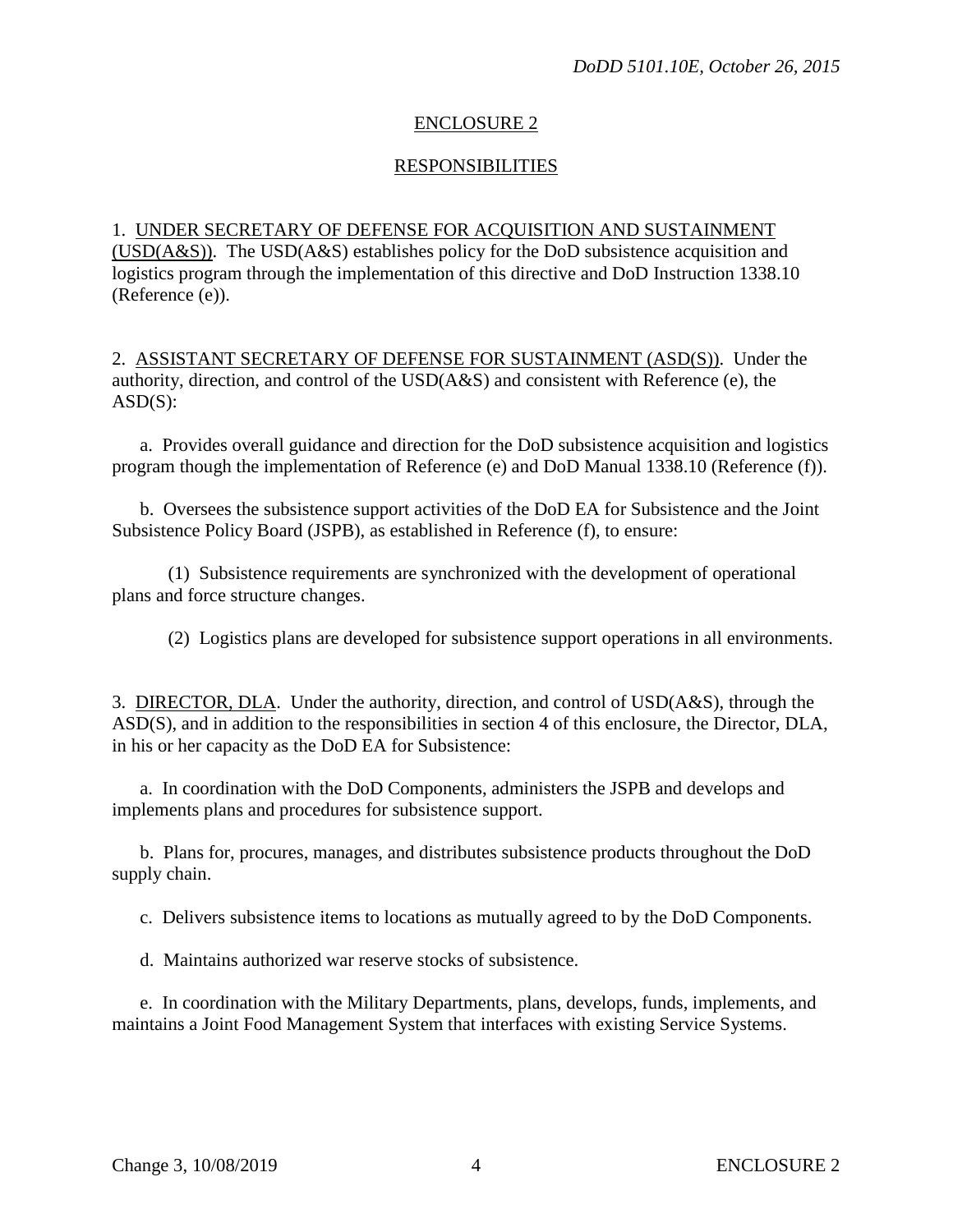f. Provides subsistence common-user transportation requirements to the United States Transportation Command for movement in the Defense Transportation System, as prescribed in DoDD 4500.09E (Reference (g)).

4. DOD COMPONENT HEADS. The DoD Component heads:

a. Provide to the DoD EA for Subsistence timely and accurate forecasts of requirements for subsistence and feedback regarding the types and quantities of subsistence items to be procured and delivered across the full spectrum of military operations.

b. Coordinate with the DoD EA for Subsistence through the JSPB regarding requirements determination, logistics planning, and proposed mission transfers to assure materiel availability during peacetime and wartime and eliminate duplication of effort.

c. Develop and distribute subsistence employment and support procedures that are compatible with this directive.

d. Develop, program, and budget for subsistence support, including research and development, in support of the Combatant Commanders' operational plans.

e. Reimburse the DoD EA for Subsistence for subsistence goods and services provided and mission transfers, where applicable.

f. Coordinate with the Defense Commissary Agency and Service Exchanges, retail military stores, on matters of mutual support in overseas locations.

g. Coordinate with the DoD Nutrition Committee, chaired by the Assistant Secretary of Defense for Health Affairs, to ensure the wholesomeness of subsistence products in accordance with DoDD 3235.02E (Reference (h)).

5. SECRETARIES OF THE MILITARY DEPARTMENTS. In addition to the responsibilities in section 4 of this enclosure, the Secretaries of the Military Departments:

a. In coordination with the Director, DLA, plan, develop, fund, implement, and maintain a Joint Food Management System that interfaces with existing Service Systems.

b. Support the physical hand-off and transfer of accountability and responsibility from the DoD EA for Subsistence.

c. Provide a representative to the JSPB to:

(1) Synchronize subsistence requirements with the development of operational plans and force structure changes.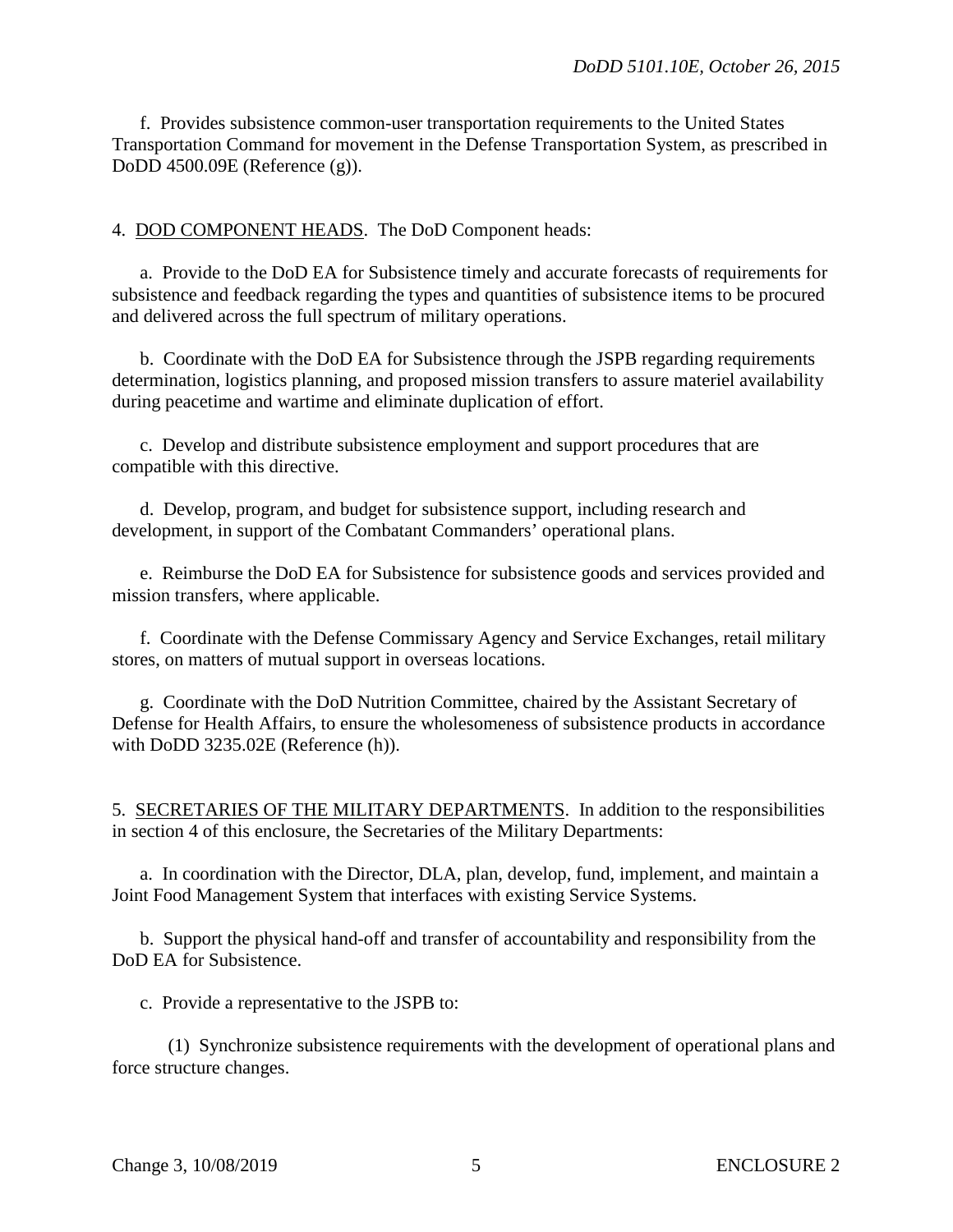(2) Develop logistics plans for subsistence support operations in all environments.

6. CHAIRMAN OF THE JOINT CHIEFS OF STAFF. In addition to the responsibilities in section 4 of this enclosure, the Chairman of the Joint Chiefs of Staff:

a. Provides guidance on subsistence support for operational plans.

b. Ensures that the Combatant Commanders assess the adequacy of subsistence support for deployed forces.

c. In conjunction with the other DoD Components, develops joint doctrine for the employment of subsistence resources.

d. Monitors the Program Objective Memorandum and budget submissions of the Military Departments to ensure that programmed resources support validated requirements.

7. COMBATANT COMMANDERS. Through the Chairman of the Joint Chiefs of Staff and in addition to the responsibilities in section 4 of this enclosure, the Combatant Commanders:

a. Coordinate with the DoD EA for Subsistence to include subsistence support in:

- (1) Planning and executing military operations.
- (2) Monitoring subsistence distribution and asset visibility.

b. Determine, for the area of operations, the point of physical hand-off and transfer of accountability and responsibility from the DoD EA for Subsistence to the Secretaries of the Military Departments.

c. Provide timely and accurate forecasts of subsistence requirements and feedback to the DoD EA for Subsistence regarding the types and quantities of subsistence items to be procured and delivered across the full spectrum of military operations.

d. Ensure that provisions are made for the physical protection of non-combatants, the services they provide, and their associated facilities contributing subsistence support to military operations.